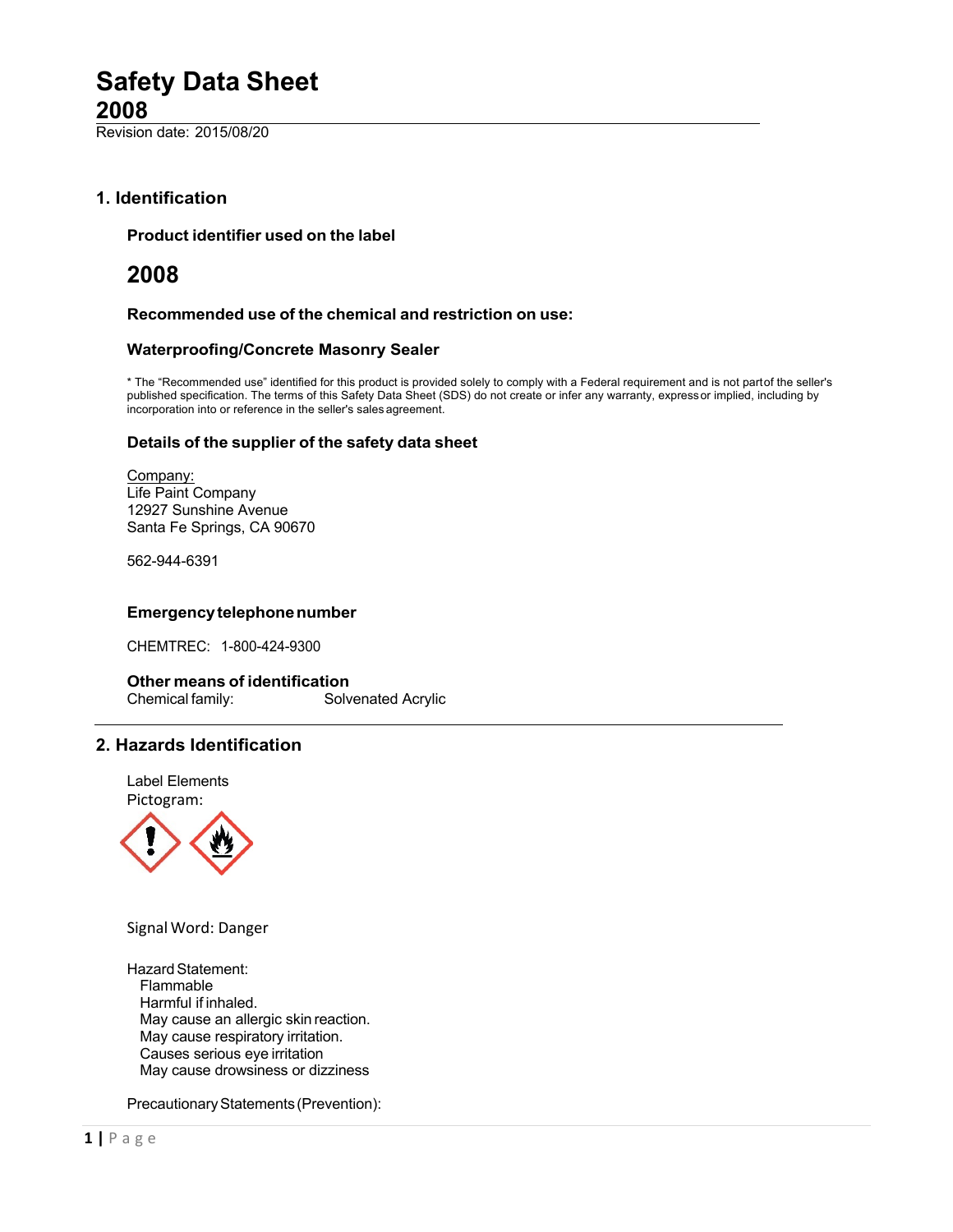Revision date: 2015/08/20

Wear eye/face protection. Wear protective gloves. Use only outdoors or in a well-ventilated area. Do not breathe dust/gas/mist/vapors. Avoid release to the environment. Contaminated work clothing should not be allowed out of theworkplace. Wash with plenty of water and soap thoroughly afterhandling Keep away from heat, hot surfaces, open flames, sparks – No smoking Keep container tightly closed Ground/bond container and receiving equipment Use explosion-proof electrical, lighting, ventilating equipment Use only non-sparking tools Take Precautionary measures against static discharge

Precautionary Statements (Response):

If eye or skin irritation or rash occurs: Call a POISON CENTER or doctor/physician. IF INHALED: Remove person to fresh air and keep comfortable for breathing. IF ON SKIN (or hair): Wash with plenty of soap and water. IF IN EYES: Rinse cautiously with water for several minutes. Remove contact lenses, if present and easy to do. Continue rinsing. Take off contaminated clothing and wash before reuse. In case of fire: Use dry chemical poser, alcohol-resistant foam, carbon dioxide (CO2) for extinction

Precautionary Statements (Storage): Store in a well-ventilated place. Keep container tightly closed. Store locked up. Keep cool

PrecautionaryStatements (Disposal): Dispose of contents/container to hazardous or special wastecollection point.

# **Hazards not otherwise classified**

No specific dangers known

According to Regulation 1994 OSHA Hazard Communication Standard; 29 CFR Part 1910.1200

Emergency overview

WARNING:

Use with local exhaust ventilation. Wear protective clothing. Wear full face shield if splashing hazard exists.

# **3. Composition / Information on Ingredients**

| Components               | <b>CAS Number</b> | Concentration |
|--------------------------|-------------------|---------------|
|                          |                   | (Weight)      |
| Acrylic Polymer          | Non-Hazardous     | $20-40%$      |
| Acetone                  | 67-64-1           | 25-50 %       |
| 4-CHLOROBENZOTRIFLUORIDE | 98-56-6           | 10-30 $%$     |
| Proprietary              | Proprietary       | $< 25 \%$     |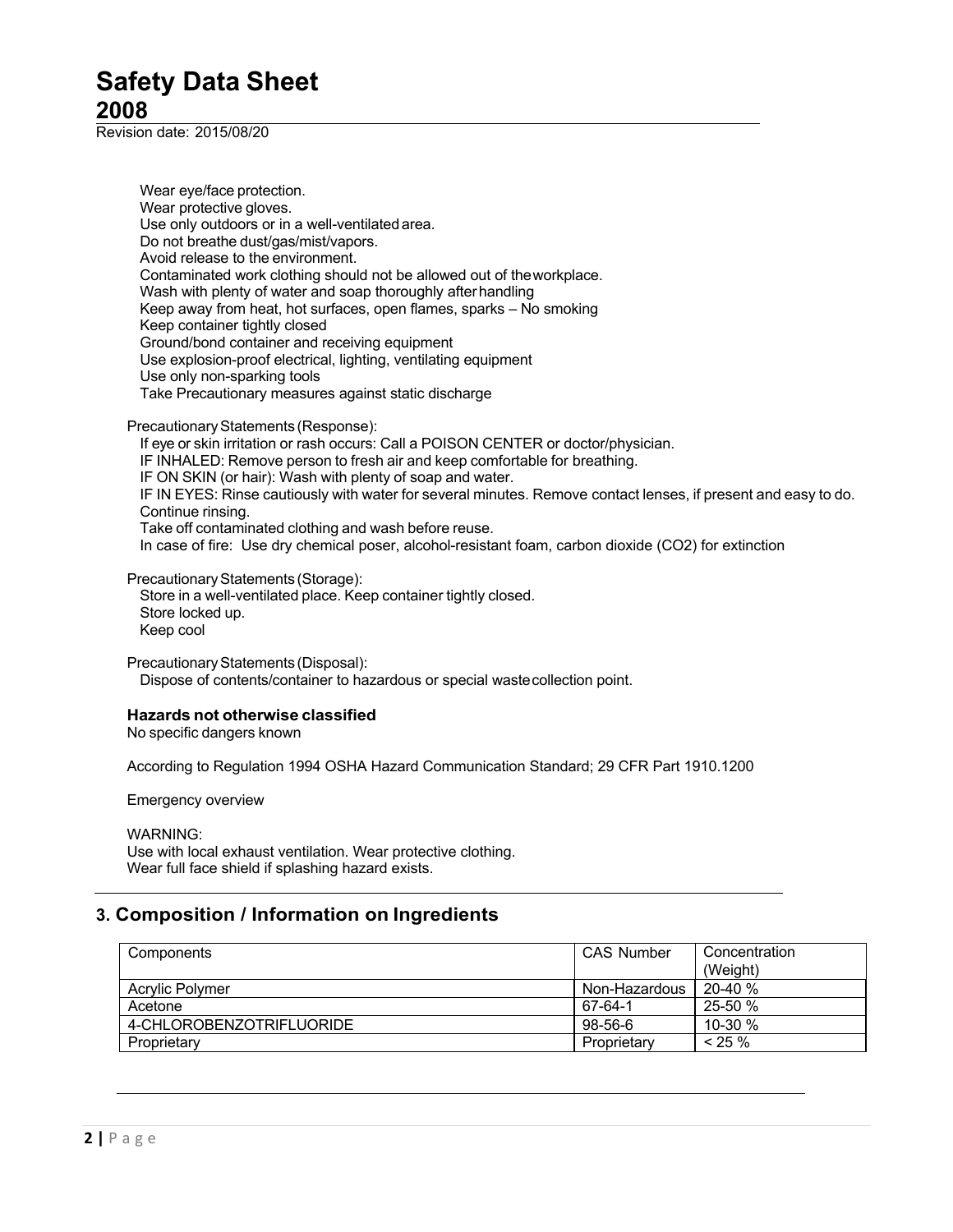Revision date: 2015/08/20

# **4. First-Aid Measures**

# **Description of first aid measures**

## **General advice:**

Immediately remove contaminated clothing.

## **If inhaled:**

Remove the affected individual into fresh air and keep the person calm. Assist in breathing if necessary. Immediate medical attention required.

### **If on skin:**

Wash affected areas thoroughly with soap and water. If irritation develops, seek medical attention.

## **If in eyes:**

In case of contact with the eyes, rinse immediately for at least 15 minutes with plenty of water. Seek medical attention.

## **If swallowed:**

Rinse mouth and then drink plenty of water. Do not induce vomiting. Never induce vomiting or give anything by mouth if the victim is unconscious or having convulsions. Immediate medical attention required.

# **Most important symptoms and effects, both acute and delayed:**

Symptoms: The most important known symptoms and effects are described in the labelling (see section 2) and/or in section 11

### Note to physician

Treatment: Treat according to symptoms (decontamination, vital functions), no known specific antidote, administer corticosteroid dose aerosol to prevent pulmonaryodema.

# **5. Fire-Fighting Measures**

# **Extinguishingmedia**

Suitable extinguishingmedia: Preferable: Alcohol resistant foam. Water spray, CO2 Unsuitable extinguishing media: Solid water jet ineffective as extinguishing medium

### **Special hazards arising from the substance or mixture**

Hazards duringfire-fighting: harmful vapors Evolution of fumes/fog. The substances/groups of substances mentioned can be released in case of fire.

# **Advice forfire-fighters**

Protective equipment for fire-fighting: Firefighters should be equipped with self-contained breathing apparatus and turn-out gear.

### **Furtherinformation:**

The degree of risk is governed by the burning substance and the fire conditions. Contaminated extinguishing water must be disposed of in accordance with official regulations.

### **Fire Hazard:**

Highly flammable. Gas/vapor flammable with air within explosion limits. INDIRECT FIRE HAZARD. May be ignited by sparks. Gas/vapor spreads at floor level: ignition hazard. Reactions involving a fire hazard: see "Reactivity Hazard"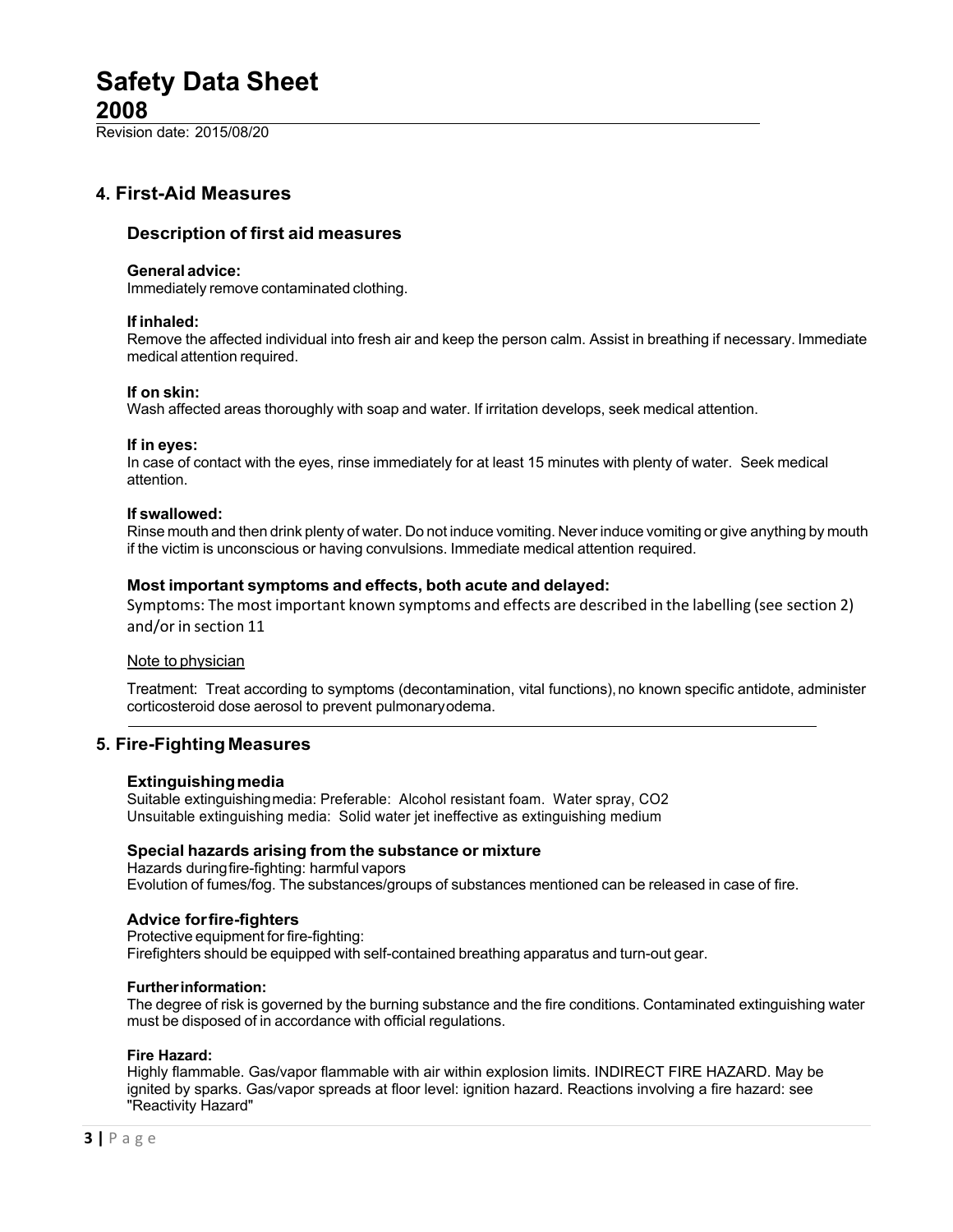Revision date: 2015/08/20

#### **Explosion Hazard:**

DIRECT EXPLOSION HAZARD. Gas/vapor explosive with air within explosion limits. INDIRECT EXPLOSION HAZARD. Heat may cause pressure rise in tanks/drums: explosion risk. May be ignited by sparks. Reactions with explosion hazards: see "Reactivity Hazard".

## **6. Accidental release measures**

**Personal precautions, protective equipment and emergency procedures**

Use personal protective clothing.

### **Environmental precautions**

Contain contaminated water/firefighting water. Do not discharge into drains/surface waters/groundwater.

#### **Methods and material for containment and cleaning up**

Spills should be contained, solidified, and placed in suitable containers for disposal.

## **7. Handling and Storage**

#### **Precautions for safe handling**

Remove contaminated clothing immediately. Clean contaminated clothing. Handle uncleaned empty containers as full ones. Thoroughly clean/dry the installation before use. Do not discharge the waste into the drain. Do not use compressed air for pumping over. Use spark/explosion proof appliances and lighting system. Take precautions against electrostatic charges. Keep away from naked flames/heat. Keep away from ignition sources/sparks. Avoid prolonged and repeated contact with skin. Keep container tightly closed. Measure the concentration in the air regularly. Work under local exhaust/ventilation.

### **Conditions for safe storage, including any incompatibilities**

Further information on storage conditions: Keep container tightly closed and dry; store in a cool place away from heat sources, direct sunlight.

Storage stability: Stable

Storage Temperature: 15 – 20 C

#### Storage Area:

Store in a cool area. Keep out of direct sunlight. Store in a dry area. Store in a dark area. Ventilation at floor level. Fireproof storeroom. Provide for an automatic sprinkler system. Provide for a tub to collect spills. Provide the tank with earthing. Meet the legal requirements.

Special rules on packaging:

SPECIAL REQUIREMENTS: closing with pressure relief valve. clean. opaque. correctly labelled. meet the legal requirements. Secure fragile packagings in solid containers.

#### Packaging materials:

SUITABLE MATERIAL: steel. stainless steel. carbon steel. aluminum. iron. copper. nickel. bronze. glass. MATERIAL TO AVOID: synthetic material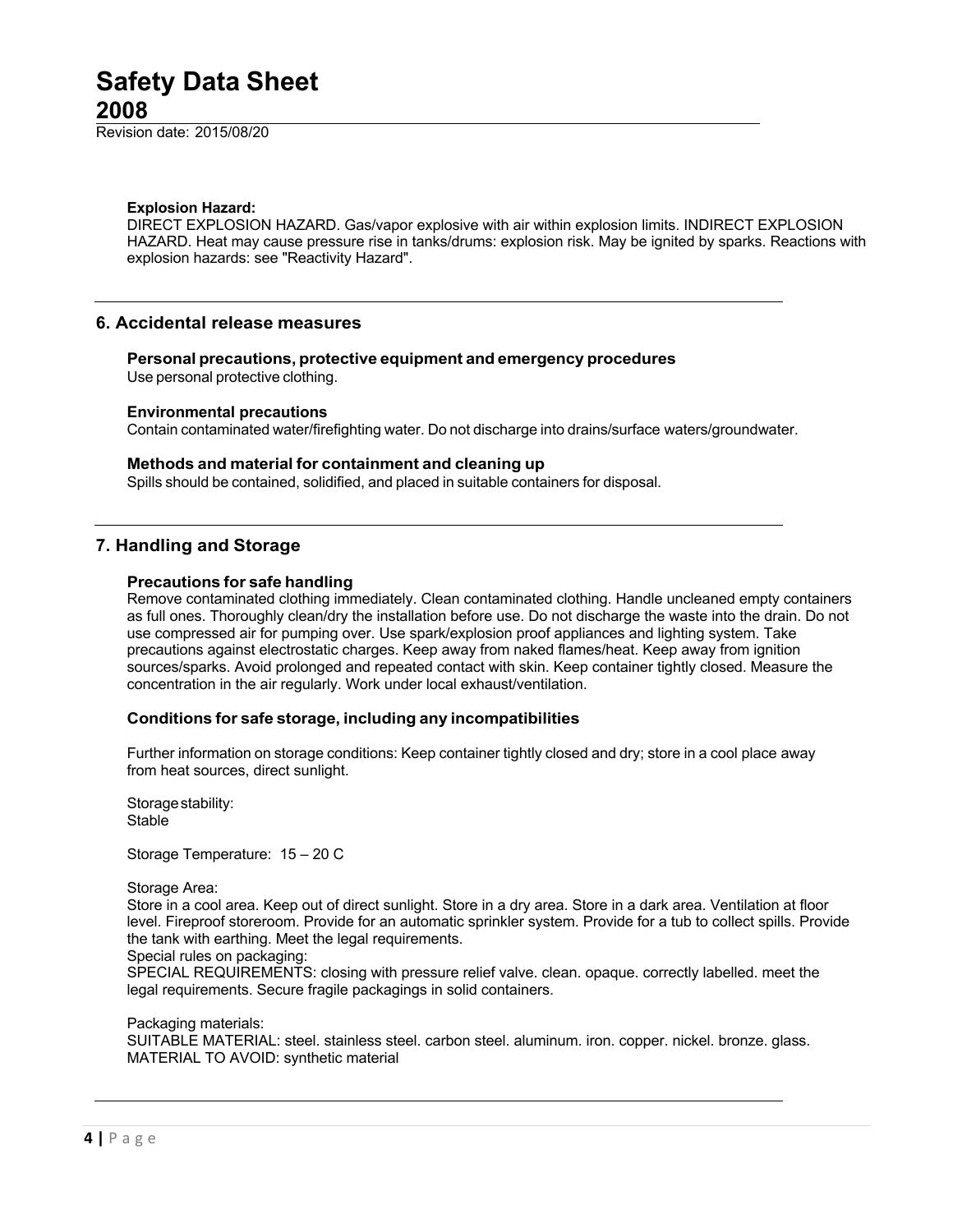Revision date: 2015/08/20

# **8. Exposure Controls/Personal Protection**

### **Engineering Measures**

Provide readily accessible eye wash stations and safety showers. Provide natural or explosion-proof ventilation adequate to ensure concentrations are kept below exposure limits

### **Personal protectiveequipment**

### **Respiratory protection:**

Wear respiratory protection if ventilation is inadequate. Wear a NIOSH-certified (or equivalent) organic vapor/particulaterespirator. Do not exceed the maximum use concentration for the respirator face piece/cartridge combination. For emergency or non-routine, high exposure situations, use a NIOSH-certified full face piece pressure demand self- contained breathing apparatus (SCBA) or a full face piece pressure demand supplied-air respirator (SAR) with escape provisions.

### **Handprotection:**

Chemical resistant protective gloves

### **Eye protection:**

Tightly fitting safety goggles (chemical goggles). Wear face shield if splashing hazard exists

#### **General safety and hygienemeasures:**

Handle in accordance with good industrial hygiene and safety practice. Wearing of closed work clothing is required additionally to the stated personal protection equipment. Avoid inhalation of mists. Contact with eyes and skin must be avoided.

Occupational Exposure limit(s) N/A

# **9. Physical and Chemical Properties**

| Form:                              | liquid                        |
|------------------------------------|-------------------------------|
| Odor:                              | Solvent-Like                  |
| Color:                             | Clear to yellow               |
| pH value:                          | N/A                           |
| Melting point:                     | No data available             |
| Boiling point:                     | 56 °C                         |
| Flash point:                       | -18 $^{\circ}$ C              |
| Flammability:                      | Highly flammable              |
| Lower explosion limit:             | Not applicable                |
| Upper explosion limit:             | Not applicable                |
| Vapor pressure:                    | < 0.03 hPa at 20 $^{\circ}$ C |
| <b>Viscosity, Dynamic</b>          | 500-1000 CPS                  |
| Solubility in Water                | Slightly                      |
| Evaporation rate:                  | Not determined                |
| <b>Volatile Organic Compounds:</b> | < 50 g/l (per AQMD)           |

# **10. Stability and Reactivity**

Corrosion to metals: Corrosion effect on metals are not anticipated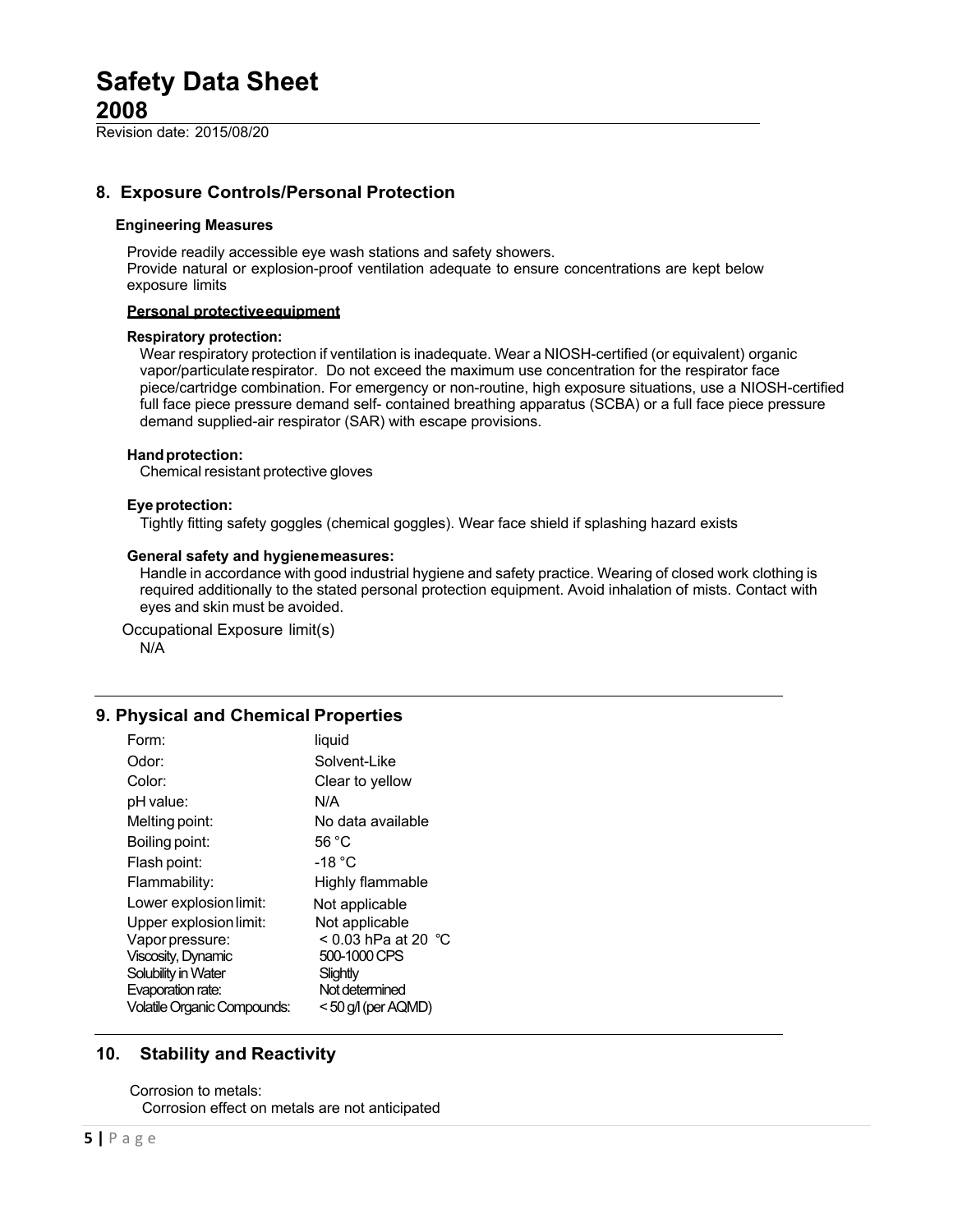Revision date: 2015/08/20

Chemical Stability: Stable under normal conditions.

Conditions to avoid:

Avoid contact with: Strong oxidizing agents. Avoid contact with acids. Avoid heat, flames and other sources of ignition

Materials to avoid:

Potassium sulphate, sodium hydroxide, sulphuric acid, nitric acid, hydrogen peroxide, chloroform, activated carbon, bromine.

Hazardous decompositionproducts: No decomposition if used correctly

# **11. Toxicological information**

### **Primary routes of exposure**

Routes of entry for solids and liquids are ingestion and inhalation, but may include eye or skin contact. Routes of entry for gases include inhalation and eye contact. Skin contact may be a route of entry for liquefied gases.

### **Acute Toxicity/Effects**

Acute toxicity

Assessment of acute toxicity: Virtually nontoxic after a single ingestion. Virtually nontoxic after a single skin contact. Of moderate toxicity after short-term inhalation.

### **TOXIC DOSE - LD 50:**

5800 mg/kg (oral rat)

### **TOXICOLOGICAL INFORMATION:**

Low order of acute toxicity.

# **HEALTH HAZARDS, GENERAL:**

Vapor will irritate the membranes of nose, throat, lungs and eyes.

#### **INGESTION:**

Ingestion will cause gastric irritation and vomiting. Aspiration during swallowing or vomiting may severely damage the lungs.

## **ROUTE OF ENTRY:**

Inhalation. Ingestion. Skin and/or eye contact.

### **TARGET ORGANS:**

Central nervous system. Eyes. Respiratory system, lungs. Skin.

### **MEDICAL SYMPTOMS:**

Symptoms may include irritation to eyes and mucous membranes, (inflammation of nasal mucous membranes), general respiratory distress and unproductive cough. Skin irritation, dryness of skin due to de-fatting. Inhalation of vapor may cause intoxication including drowsiness, disorientation and central nervous system depression.

## **MEDICAL CONSIDERATIONS:**

Skin disorders and allergies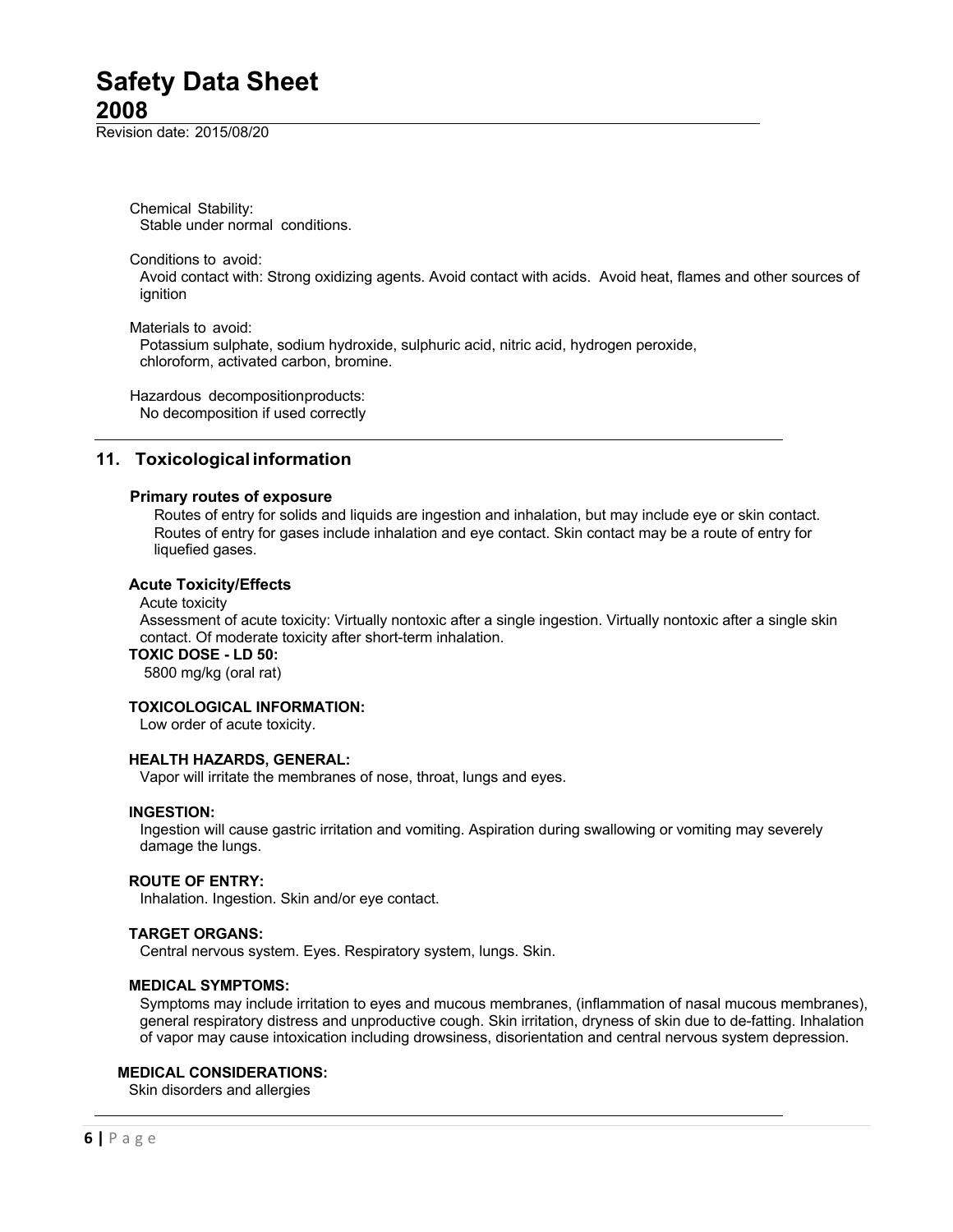Revision date: 2015/08/20

# **12. Ecological Information**

### **Toxicity**

LC 50, 96 HRS, FISH mg/l: 8300 mg/l (96 hours ECOLOGICAL INFORMATION: Prevent contamination of soil, drains or surface water, use appropriate containment method to avoid environmental contamination. MOBILITY: Soluble in water. Lost within short period through evaporation and dissolution.

BIO ACCUMULATION:

Not expected to bio-accumulate.

DEGRADABILITY:

Poses a significant risk of oxygen depletion in aquatic systems. Environmental half-life expected to be 1-<10 days. Readily biodegradable

# **13. Disposal Considerations**

Dispose of in a licensed facility. Do not discharge into waterways or sewer systems without proper authorization.

### **Containerdisposal:**

Dispose of in a licensed facility. Recommend crushing, puncturing or other means to prevent unauthorized use of used containers.

# **14. Transport Information**

| Land transport<br><b>USDOT</b>             |                                                                            |
|--------------------------------------------|----------------------------------------------------------------------------|
| Proper Shipping Name:                      | PAINT RELATED MATERIAL (including paint thinning and reducing<br>compound) |
| Hazard Class or Division:<br>UN/NA Number: | 3<br>1263                                                                  |
| Packaging Group:                           | Ш                                                                          |
| Hazard Label(s):<br>Hazard Placards(s):    | Danger, Flammable Liquid<br>Flammable                                      |
| Sea transport<br><b>IMDG</b>               |                                                                            |
| Proper Shipping Name:                      | PAINT RELATED MATERIAL (including paint thinning and reducing<br>compound) |
| Hazard Class or Division:<br>UN/NA Number: | 3<br>1263                                                                  |
| Packaging Group:                           | Ш                                                                          |
| Hazard Label(s):<br>Hazard Placards(s):    | Danger, Flammable Liquid<br>Flammable                                      |
| Air transport<br><b>IATA/ICAO</b>          |                                                                            |
| Proper Shipping Name:                      | PAINT RELATED MATERIAL (including paint thinning and reducing<br>compound) |
| Hazard Class or Division:                  | 3                                                                          |